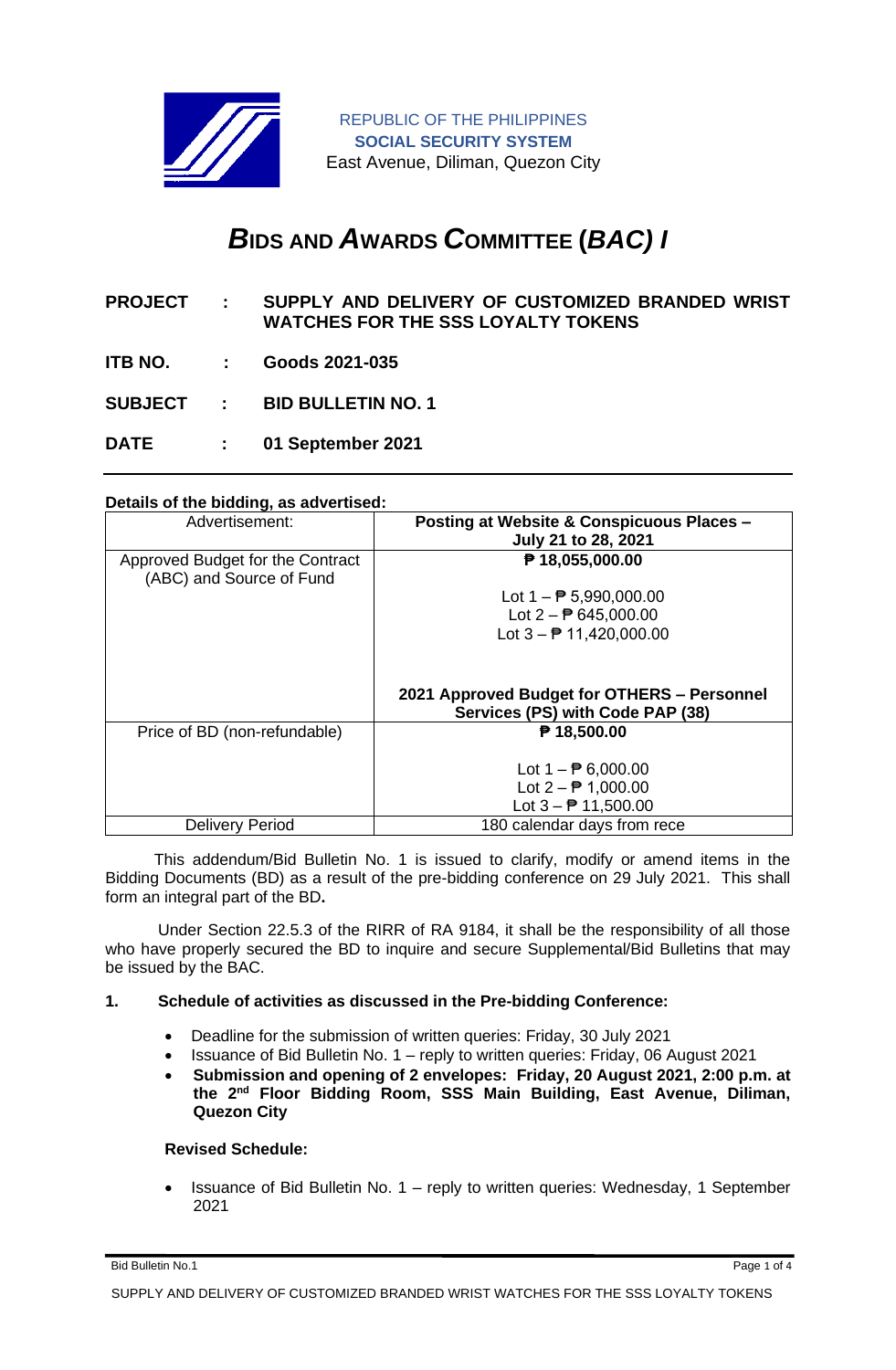• **Submission and opening of 2 envelopes: Thursday, 09 September 2021, 2:00 p.m. at the 2nd Floor Bidding Room, SSS Main Building, East Avenue, Diliman, Quezon City**

**Only one company representative is allowed to attend the manual opening of bids. Other company representative may witness the opening of bids through Microsoft Teams. Kindly coordinate with the BAC Secretariat for the details.**

#### **2. Documentary Requirements**

**a. 1 st Envelope**

#### **Applicable to for all the Lots**

a.1 PhilGEPS Certificate of Registration and membership.

In case of uploaded document/s, which validity period had already expired, submit the updated document/s.

- a.2 Statement of all its Ongoing Government and Private Contracts, including contracts awarded but not yet started, if any, whether similar or not similar in nature and complexity to the contract to be bid;
- a.3 JVA, in case of Joint Venture Class "B" Documents (Each partner of the joint venture shall submit the legal eligibility documents. The submission of technical and financial eligibility documents by any of the joint venture partners constitute compliance, except for SSS Clearance that must be complied by all JV partners);
- a.4 Omnibus Sworn Statement (form supplied) **and a copy of the Authority to Notarize from the Notary Public.**
- a.5 Foreign ownership limited to those allowed under the rules may participate in this Project, provided must submit any of the following:
	- Copy of Treaty, International or Executive Agreement; Or
	- Certification from the relevant government office of their country stating that Filipinos are allowed to participate in government procurement activities for the same item or product.
	- Certification from the DTI if the Bidder claims preference as a Domestic Bidder or Domestic Entity.

#### **Applicable per Lot**

a.6 Statement of Single Largest Completed Contract (SLCC) similar to the project to be bid, **with supporting documents**, equivalent to at least **50% of the ABC**, completed **within five (5) years** prior to the submission and opening of bids, adjusted by the bidder to current prices using PSA's consumer price index;

For this purpose, similar contracts shall refer to Supply and Delivery of Clocks or Watches.

- a.7 NFCC Computation or committed Line of Credit (form supplied)
- a.8 Bid Security (2% of the ABC for Cash or Manager's/Cashier's Check payable to SSS or Bank Draft of the ABC, 5% of the ABC for Surety Bond **or** Bid Securing Declaration – form supplied) and **a copy of the Authority to Notarize from the Notary Public).**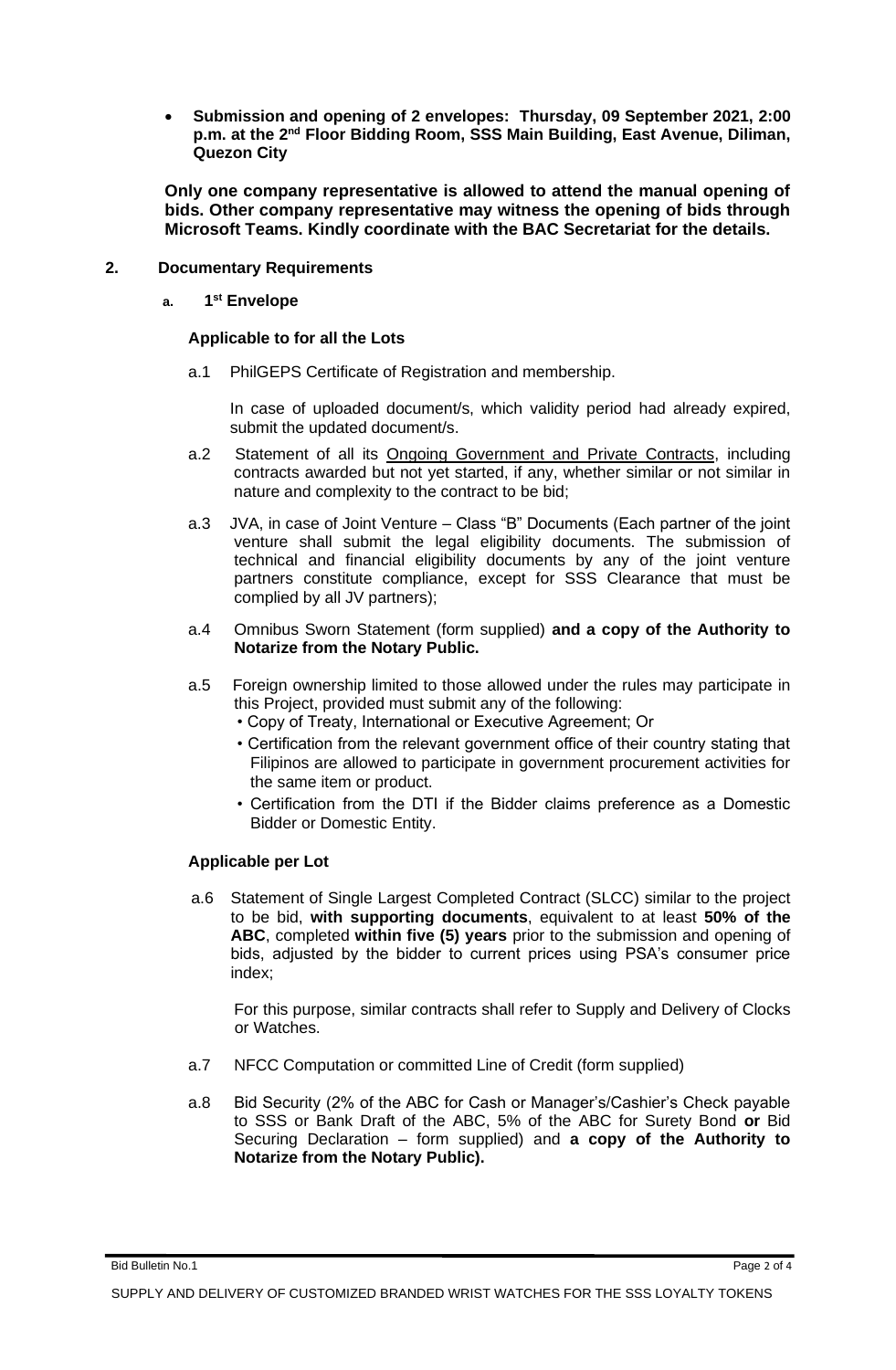- a.9 Technical Documents project requirements
	- Section VI Schedule of Requirements (page 28)
	- Section VII Statement of Compliance with the Technical Specifications (pages 29 to 33)

### **b. Checklist of the 2nd envelope:**

- b.1 Bid Form (form supplied) pages 39 to 44
- b.2 Bid Breakdown (form supplied) pages 45 to 47

#### **c. Additional Requirements to be submitted by the bidder with the Lowest Calculated Bid**

- c.1 2020 Income Tax Return filed through Electronic Filing and Payment System (EFPS) corresponding to the submitted Audited Financial Statement;
- c.2 Quarterly VAT for the period January 2021 to June 2021
- c.3 Documents listed in the Platinum Membership and updates, if any;
	- ⚫ SEC/DTI Registration
	- ⚫ 2021 Mayor's Permit
	- ⚫ Valid Tax Clearance
	- 2020 Audited Financial Statement filed through EFPS
- **3.** Awarding shall be made to the bidder with the Lowest Calculated and Responsive Bid (LCRB).
- **4.** All documents that need notarization should be notarized by the Notary Public himself/herself who has the authority to do so for the current year. **A copy of the Authority to Notarize from the Notary Public must be submitted.**
- 5. Bidder must sign on each and every page of the Bid Proposal (1<sup>st</sup> and 2<sup>nd</sup> envelope). Failure to do so shall be a ground for the rejection of the bid.

Prepared by:

 **DORENDA M. DASMARINAS** Vice President Procurement Management Division

Concurred by:

**CAROLINA V. VILLA**

Chairperson, TWG

Approved by:

 $\mu$ d  $\theta$ ,  $\theta$ **RIZALDY T. CAPULONG**

Executive Vice-President & **Chairperson** Bids and Awards Committee I

Bid Bulletin No.1 Page 3 of 4

SUPPLY AND DELIVERY OF CUSTOMIZED BRANDED WRIST WATCHES FOR THE SSS LOYALTY TOKENS